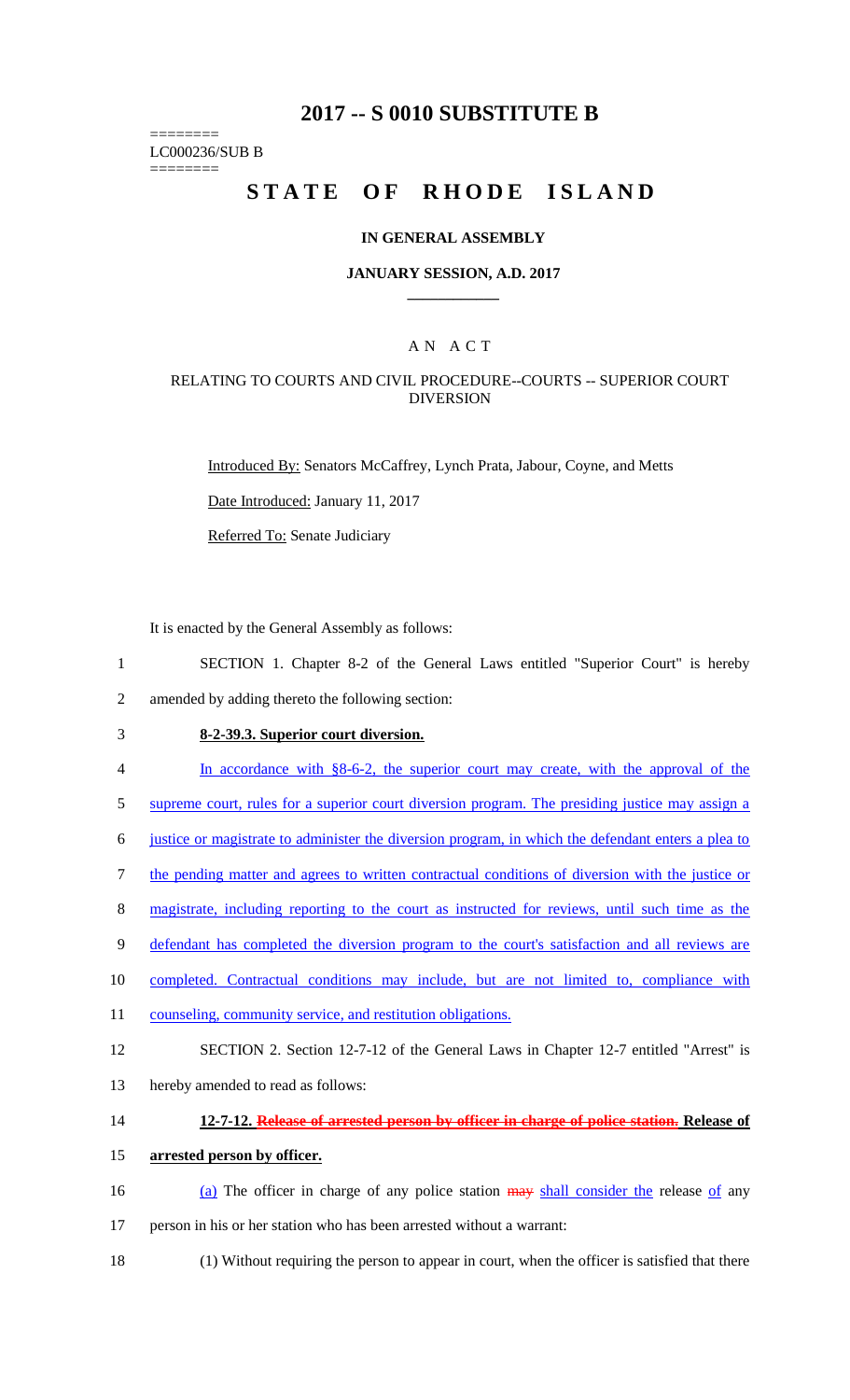is no ground for making criminal complaint against the person or when the person has been arrested for drunkenness but in the judgment of the officer need not be brought before a magistrate; or

 (2) If the arrest is for a misdemeanor, upon that person signing an agreement to appear in court at a designated time.

 (b) Any officer with custody of a person who has been arrested or detained without a warrant may recognize that the person suffers from a serious mental illness and may release and refer the person to the nearest appropriate inpatient mental health facility or outpatient treatment program.

 SECTION 3. Section 12-10-12 of the General Laws in Chapter 12-10 entitled "Preliminary Proceedings in District Courts" is hereby amended to read as follows:

### **12-10-12. Filing of complaints.**

 (a) Subject to any other provisions of law relative to the filing of complaints for particular crimes, any judge of the district court or superior court may place on file any complaint in a criminal case other than a complaint for the commission of a felony or a complaint against a person who has been convicted of a felony or a private complaint. The court may in its discretion require, as a condition of the filing, the performance of services for the public good or may attach any other conditions to it that the court shall determine; provided, in cases where the court ordered restitution totals less than two hundred dollars (\$200) to an injured party pursuant to this section or § 12-19-34, the court shall require that full restitution be made at the time of sentencing if the court determines that the defendant has the present ability to make the restitution.

 (b) Express conditions of any filing in accordance with this section shall be that the defendant at all times during the one year keep the peace and be of good behavior and shall have paid all outstanding court-imposed or court-related fees, fines, costs, assessments, charges, and/or any other monetary obligations unless reduced or waived by order of the court. A violation of 26 these express conditions, or any other condition set by the court, shall may be deemed a violation of the filing and the matter that was filed may be resurrected by the court, or the court may 28 impose a sanction. A determination of whether a violation has occurred shall be made by the court in accordance with the procedures relating to a violation of probation, §§ 12-19-9 and 12- 19-14.

 (c) In the event the complaint was originally filed under this section subsequent to the defendant's plea of guilty or nolo contendere to the charges, the court, if it finds there to have been a violation but does not impose a sanction, may sentence the defendant. In the event the court filed the complaint under this section while the defendant maintained a plea of not guilty, if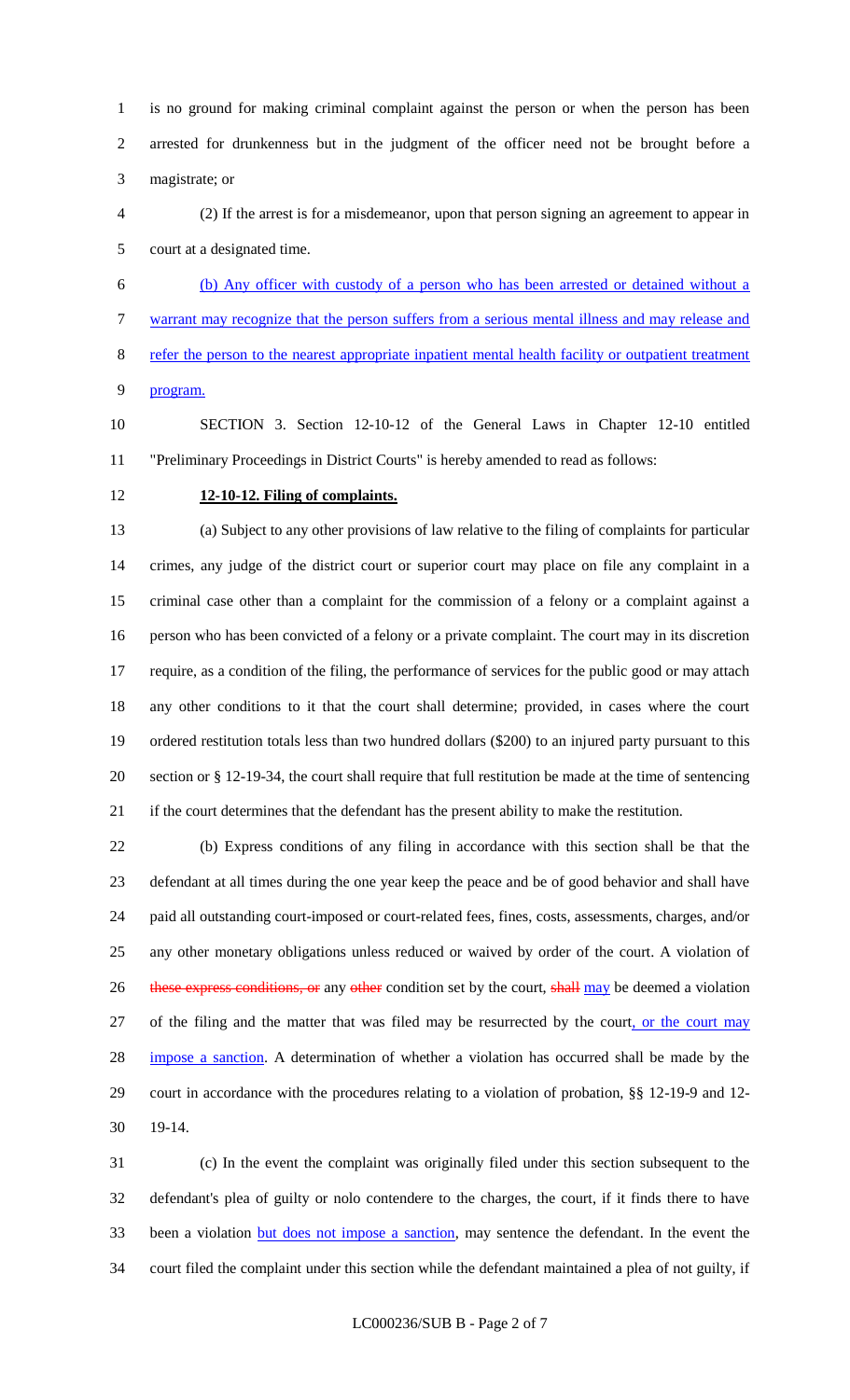1 the court finds there to have been a violation but does not impose a sanction, it may proceed to the further disposition of the complaint according to law. If no action is taken on the complaint for a period of one year following the filing, the complaint shall be automatically expunged. No criminal record shall result; provided, that in any civil action for a tort, a plea of guilty or a finding of guilty should be admissible notwithstanding the fact that the complaint has been filed.

 (d) Notwithstanding the foregoing provisions of this section, in the event a complaint for a crime involving domestic violence was originally filed under this section subsequent to the defendant's plea of guilty or nolo contendere to the charges, the court, if it finds there to have been a violation, may sentence the defendant. In the event the court filed the complaint for a crime involving domestic violence under this section while the defendant maintained a plea of not guilty, if the court finds there to have been a violation, it may proceed to the further disposition of the complaint for a crime involving domestic violence according to law. If, for a period of one year after the date of filing, the defendant is not charged with a violation pursuant to subsection (b) of this section, the filed complaint for the crime involving domestic violence shall be automatically quashed and shall not be resurrected. If, for a period of three (3) years after the date of filing, the defendant is not charged with a crime involving domestic violence, or if so charged, is acquitted or the complaint is dismissed, all records relating to the filed complaint for a crime involving domestic violence shall be expunged without the requirement of filing a motion pursuant to chapter 1.3 of title 12. No criminal records shall result, unless in any civil action for a tort, in which a plea of guilty or a finding of guilty is admissible notwithstanding the fact that the complaint has been filed. Provided, however, that in sentencing a defendant for a crime involving domestic violence of which the defendant was charged within three (3) years after the filing of a prior crime involving domestic violence to which the defendant pleaded guilty or nolo contendere, the court may take the plea into consideration.

 (e) The defendant shall be advised that any and all bail money relating to a case that remains on deposit and is not claimed at the time of expungement shall be escheated to the state's general treasury in accordance with chapter 12 of title 8.

 SECTION 4. Sections 12-13-24 and 12-13-24.1 of the General Laws in Chapter 12-13 entitled "Bail and Recognizance" are hereby amended to read as follows:

#### **12-13-24. Confidentiality of pretrial services program records.**

 (a) Information supplied by a defendant to a representative of the pretrial services program during the defendant's initial interview or subsequent contacts, or information obtained by the pretrial services program as a result of the interview or subsequent contacts, shall be deemed confidential and shall not be subject to subpoena or to disclosure without the written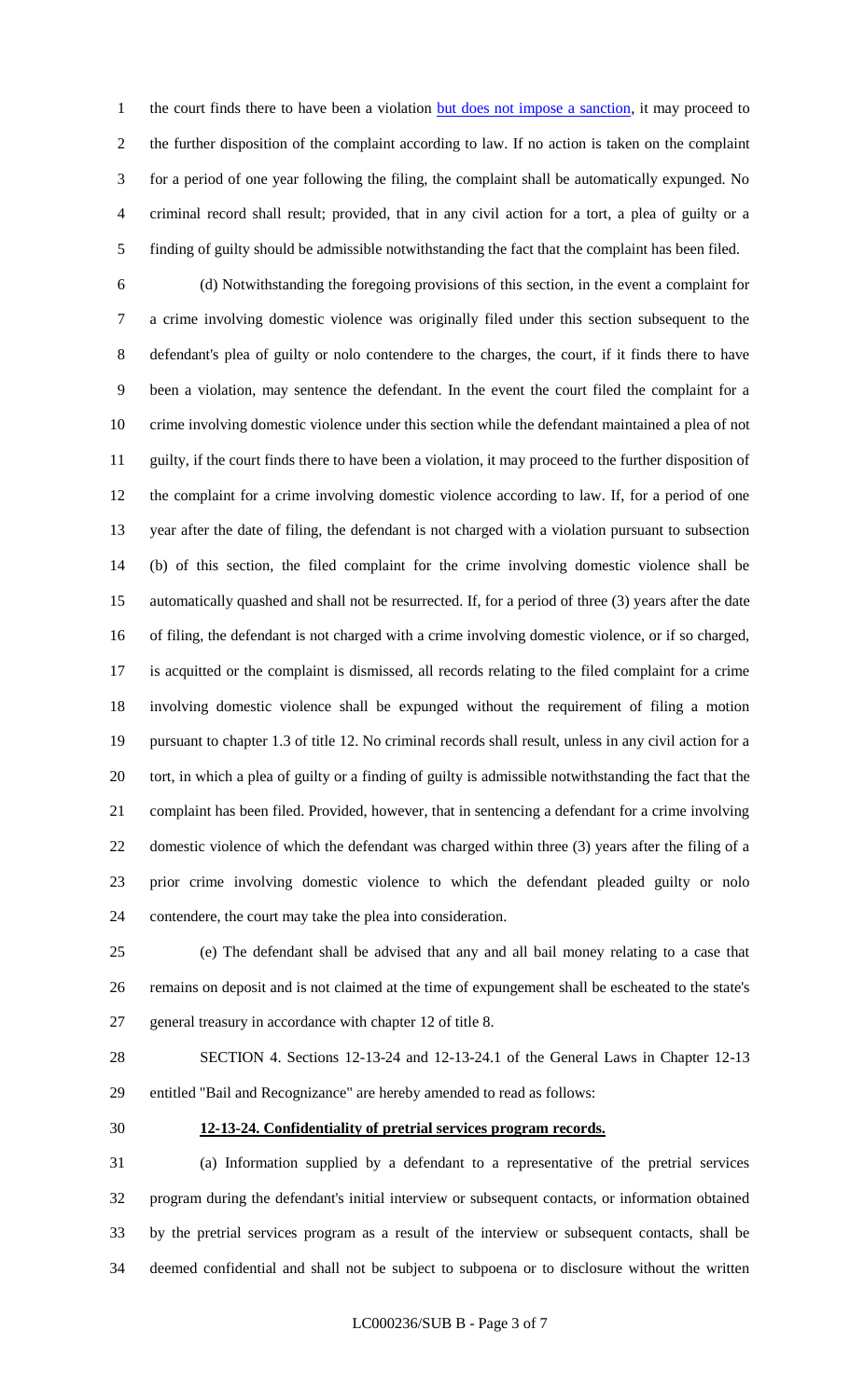consent of the defendant except in the following circumstances:

 (1) Information relevant to the imposition of conditions of release shall be presented to the court on a standardized form when the court is considering what conditions of release to impose;

 (2) Information furnished by the defendant to the pretrial services program and recorded 6 on a completed interview form shall be furnished to law enforcement officials upon request  $\frac{only}{}$ 7 if the defendant fails to appear in court when required, after notice to the defendant or the defendant's attorney of record;

 (3) Information concerning compliance with any conditions of release imposed by the court shall be furnished to the court upon its request for consideration or modification of conditions of release or of sentencing or of probation;

 (4) Information relevant to sentencing or probation shall be furnished to the court upon its request for consideration in imposing sentence or probation;

 (5) At its discretion, the court may permit the probation officer, for the purpose of preparing the presentence investigation report, and the defense attorney to inspect the completed 16 interview form; and

 (6) In felony cases, completed pre-arraignment reports shall be provided to the superior 18 court; and

19  $\left(\frac{6}{1}\right)$  Any person conducting an evaluation of the pretrial release program may have access to all completed interview forms upon order from the supreme court.

 (b) At the beginning of the defendant's initial interview with a representative of the pretrial services program, the defendant shall be advised of the above uses of information supplied by him or her or obtained as a result of information supplied by him or her.

#### **12-13-24.1. Pre-trial services unit.**

 (a) Creation of unit; definitions. - There is created within the district court a pre-trial 26 services unit to provide pre-arraignment and post-arraignment services to defendants. These 27 services shall include, but not be limited to: bail information and screening,

28 (1) "Pre-arraignment report" may include:

29 (i) The results of a risk screen;

(ii) For a defendant who scores as high risk on the risk screen, additional validated

screens for mental health and substance use needs, to determine whether more in-depth

assessment is needed post-arraignment; and

33 (iii) For a defendant charged with a domestic violence offense under §12-29-2, and who

has prior domestic violence offenses or other indications of risk, a lethality or dangerousness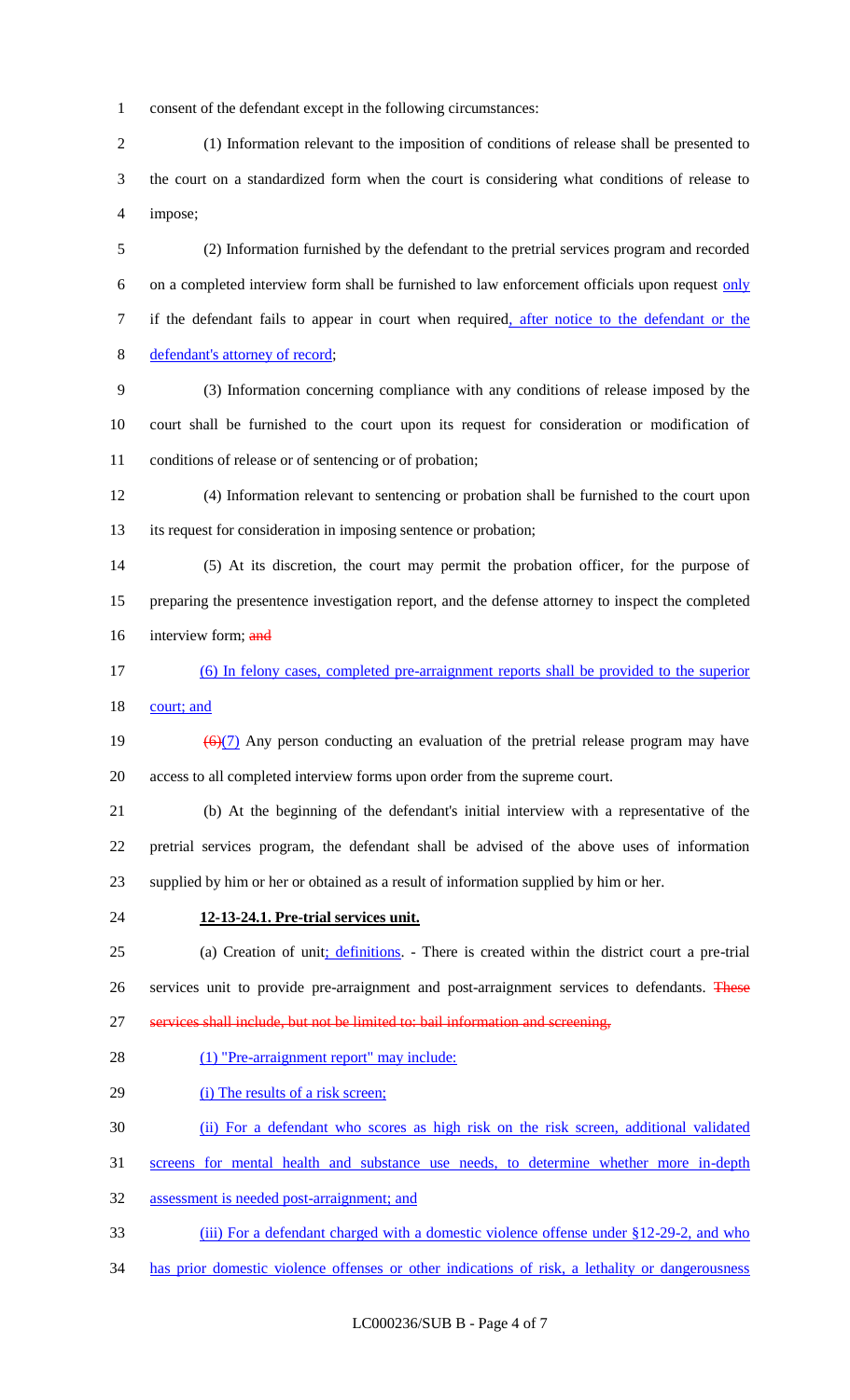1 assessment.

2 (2) "Post-arraignment service" includes completion of the pre-arraignment report, a post-3 arraignment report, if necessary, and monitoring of defendants released on conditions that are 4 informed by the pre-arraignment report, bail including substance abuse treatment referrals and 5 testing, referrals to the home confinement program, employment referrals, and any other referrals 6 that may be necessary to carry out the intent of this section. 7 (3) "Risk screen" means a validated, empirically-based pretrial risk tool composed of a 8 brief set of questions that may be answered without interviewing the defendant and are designed 9 to predict failure to appear and risk to re-offend. 10 (b) Bail evaluation Pre-arraignment report. - Whenever any person shall be taken into 11 custody by any peace officer for the purpose of bringing that person before a court for 12 arraignment or any other proceeding which may result in that person being detained pending a 13 final adjudication of the charge, if the person is charged with a felony, or a misdemeanor 14 domestic violence offense under §12-29-2 and has prior domestic violence offenses or other 15 indications of risk, the pretrial services unit shall, time permitting, prepare, a judicial officer may 16 cause to be conducted a pre-arraignment report and any or post-arraignment screening of the 17 accused deemed necessary by the court or the pretrial services unit, and shall obtain any relevant 18 information, records and documents that may be useful to the judicial officer in determining the 19 form and type of recognizance and conditions placed on the defendant. 20 (c) Delivery of report. - The pre-arraignment report of the pre-arraignment or and any 21 post-arraignment screening shall be immediately delivered to the judicial officer before whom the 22 accused shall be brought for the purpose of determining the form and conditions of recognizance 23 and shall contain the information set forth in subsection (d) of this section. 24 (d) Form of report. - The report of the pre-arraignment or post-arraignment screening 25 shall contain the following information regarding the accused: 26 (1) Name and address; 27 (2) Date of birth; 28 (3) **Marital status**; 29 (4) Names and addresses of dependents; 30 (5) Social security number; 31 (6) Present employment including place of employment, position held and length of 32 employment; 33 (7) Whether or not the accused is under the care of a licensed physician or on any

34 medication prescribed by a licensed physician;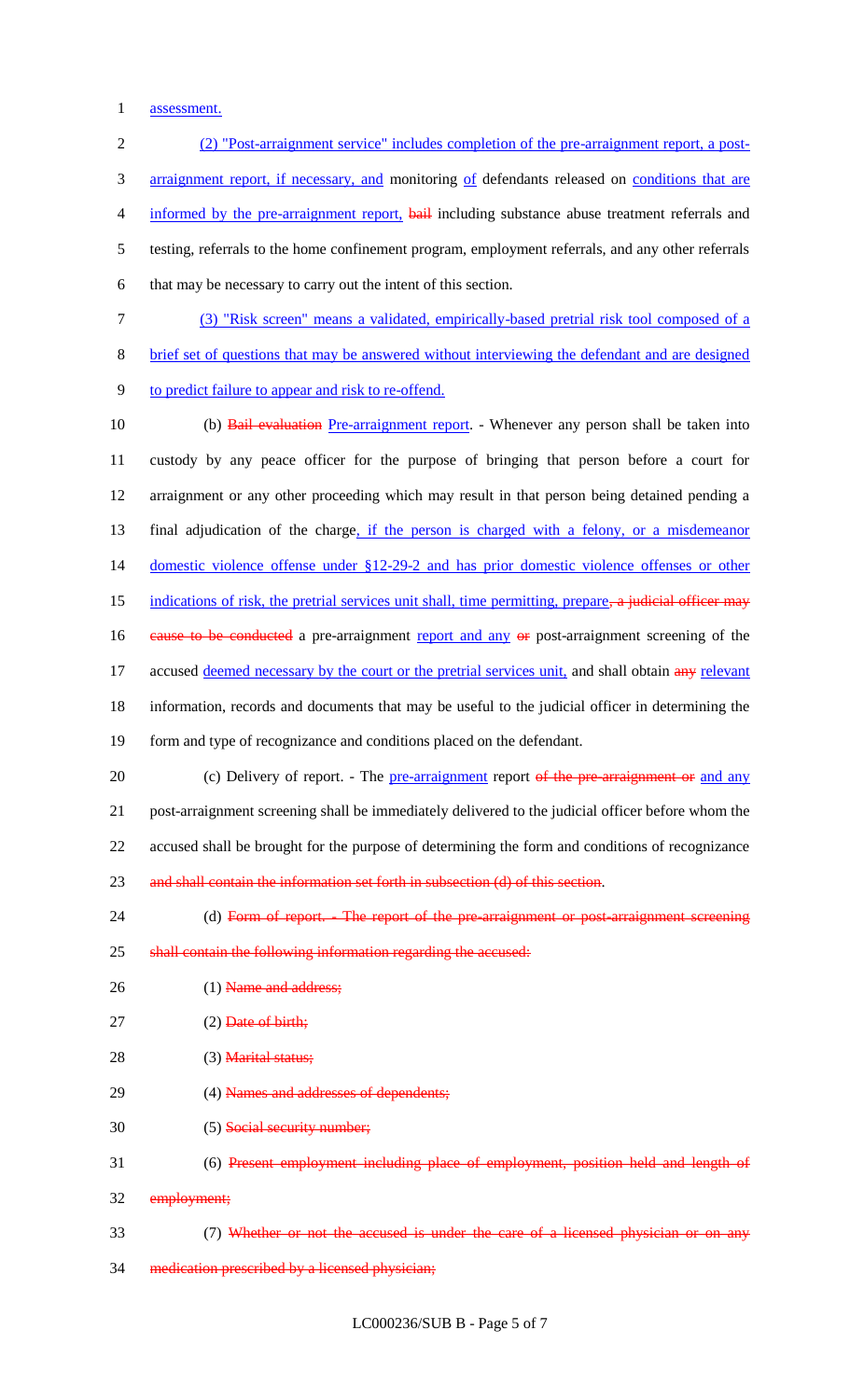1 (8) Education;

| (9) Prior criminal record; |
|----------------------------|
|                            |

- (10) Prior court appearances;
- (11) Ties to the community; and
- (12) Any other information that may be required to make a determination on the amount
- and conditions of recognizance or bail.
- 7 (e) Confidentiality of communications. The accused shall be advised orally and in a
- 8 written waiver form for the signature of the accused, that he or she has the right to remain silent
- and may voluntarily decline to respond to any or all questions that may be put by representatives
- of the pre-trial services unit. Communications between the accused and representatives of the pre-
- trial services unit shall be considered confidential pursuant to § 12-13-24.

 SECTION 5. Section 1 of this act shall take effect upon issuance of applicable rules by the supreme court. Section 4 of this act shall take effect on January 1, 2018. The remaining sections of this act shall take effect upon passage and shall be applicable to all cases pending as of the effective date.

======== LC000236/SUB B ========